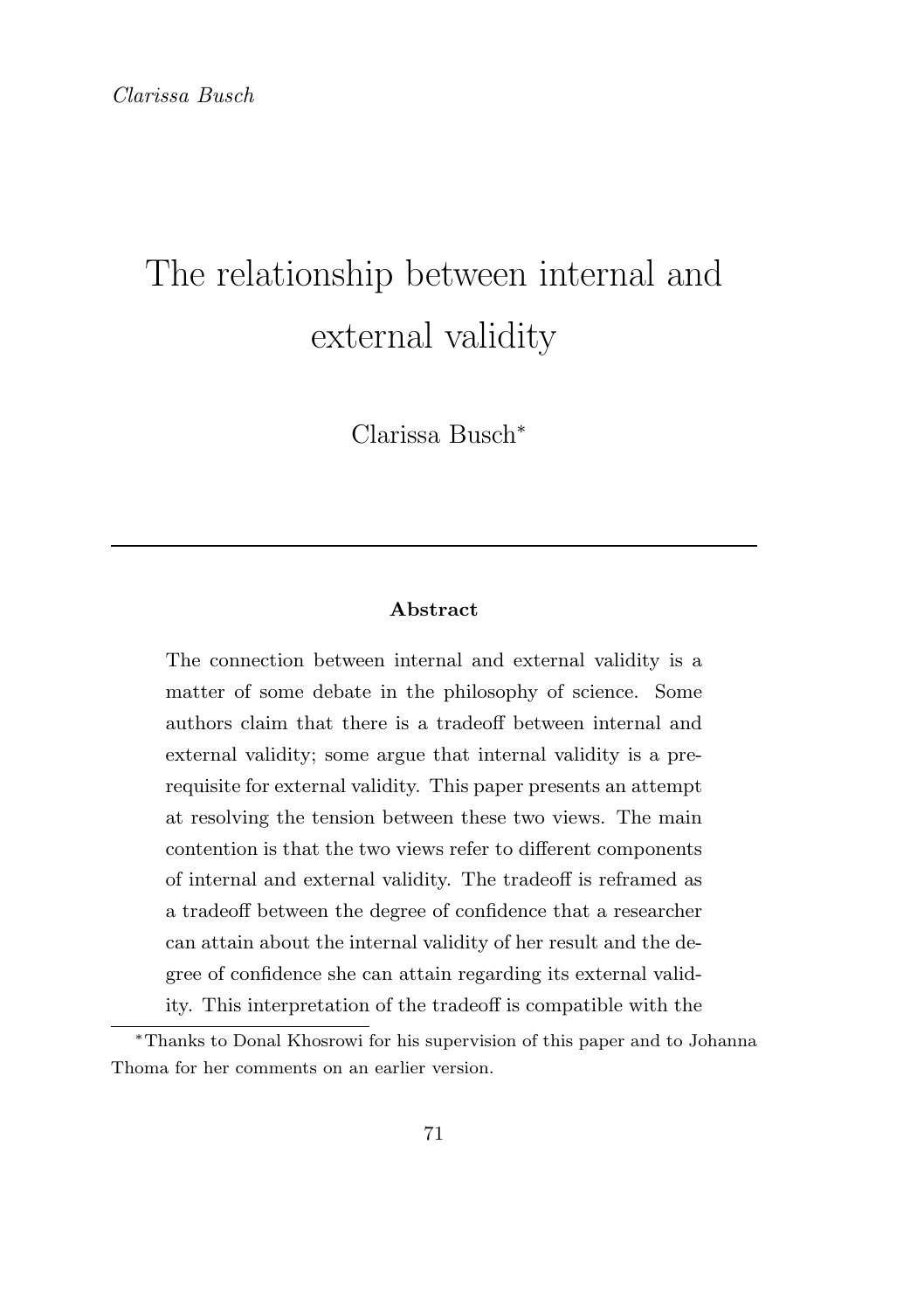prerequisite view. An important implication of this reinterpretation is that the tradeoff relationship places a constraint on experimental design, while the prerequisite relation does not.

# 1 Introduction

What is the relationship between internal and external validity? This question is a matter of some debate in the philosophy of science literature. There are two co-existing yet apparently contradictory views of the relation between the two. One is that internal validity is a prerequisite for external validity (see e.g. Hogarth 2005). The other is that there is a tradeoff between the two (see e.g. Campbell 1957). Both views are encountered frequently in the literature on the methodology of applied econometrics; at times both views are even supported by the same author (e.g. Guala 2003). While there is widespread agreement that there is some tension between these views (e.g. Persson and Wallin 2015), there have been few explicit attempts at resolving it. One such attempt is by Jimenez-Buedo and Miller (2010), who conclude that researchers are simply mistaking the difficulty of making predictions about the world based on experiments for a tradeoff between internal and external validity. However, since the tradeoff view is so widespread in the debate about the validity of experimental results, I propose an alternative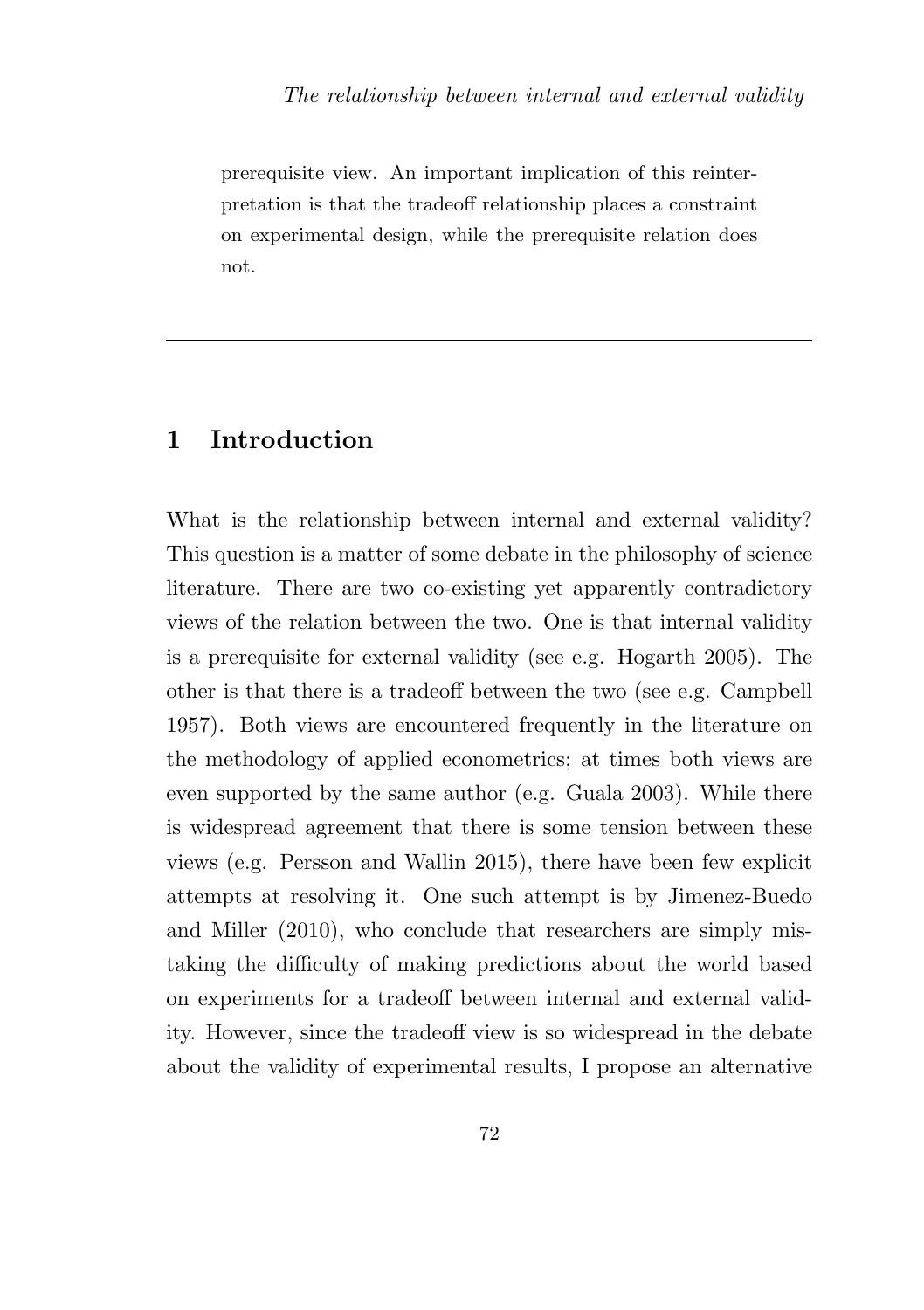attempt to resolve the tension between these two views.

To this end, I begin by disambiguating the relevant concepts, namely internal validity and external validity, in Section 1. Specifically, I will rely on the definition of internal validity given by Guala (2005) and distinguish between an epistemic and an ontic element of internal validity. In Section 2 introduce the two conflicting views, namely the tradeoff and prerequisite view. I present Jimenez-Buedo and Miller's argument in favor of abandoning the tradeoff to solve the apparent conflict in Section 3. In Section 4, I present my own way of resolving the tension between the two views, using the epistemic/ontic distinction. To illustrate my reading of the tradeoff, I apply it to an example. I conclude in section 5.

## 2 The concepts

#### 2.1 Internal validity

Before I begin, let me briefly lay out what I understand by internal and external validity for the purposes of the subsequent discussion.

It is useful to begin with Guala's (2005) account, who offers the following definition:

"The result of experiment E is internally valid if the experimenter attributes the production of an effect Y to a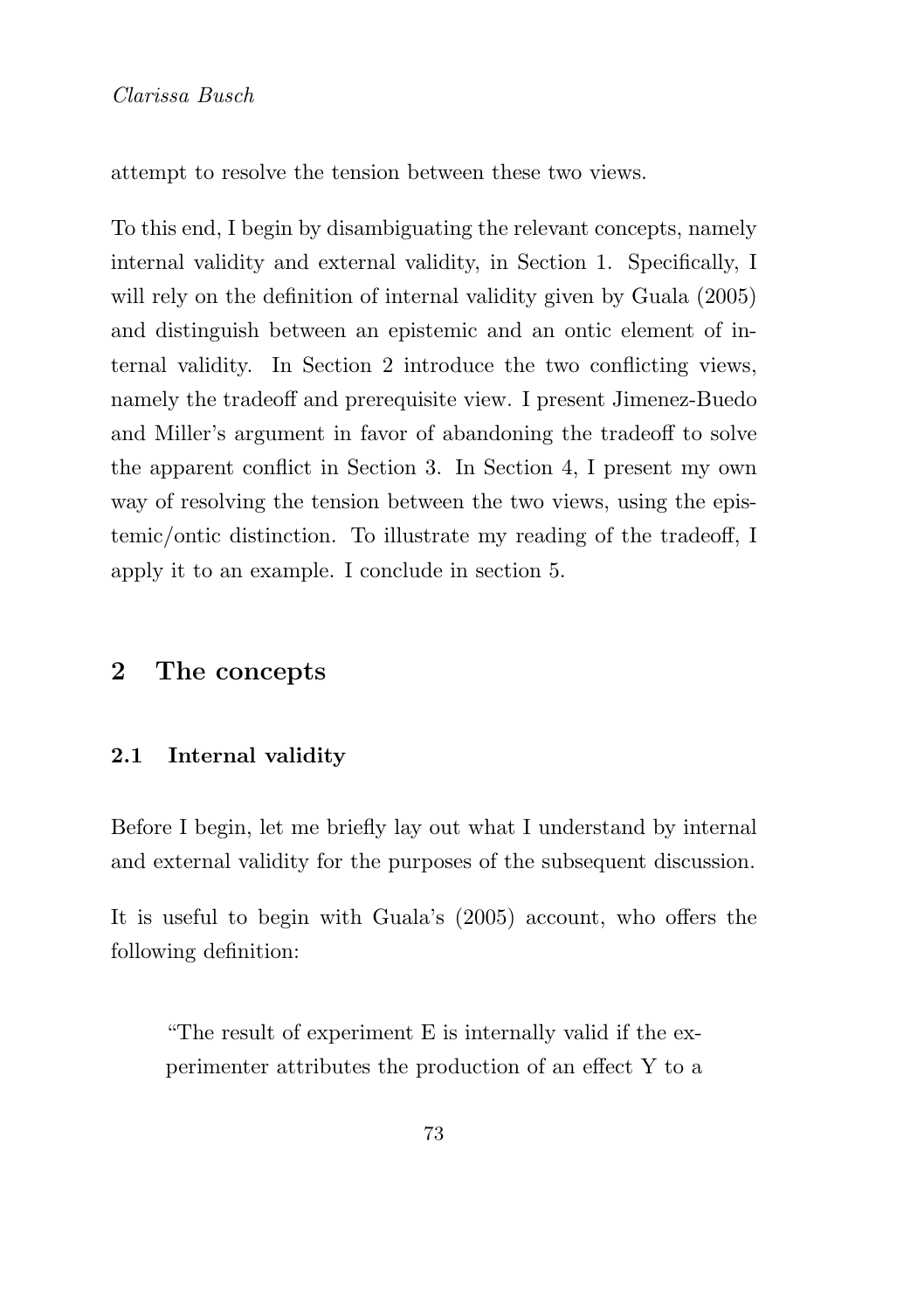factor (or set of factors) X, and X really is a cause of Y in E. Furthermore, it is externally valid if X causes Y not only in E but also in a set of other circumstances of interest F, G, H"

Guala's definition highlights the importance of the researcher's knowledge of the causality of the relationship between two factors. In fact, his definition seems to suggest that internal validity is a twopart concept, with an epistemic and an ontic component. On this reading, for an experimental result to be internally valid, it must fulfill an epistemic requirement, i.e. the experimenter must identify a certain factor X as a causal factor of Y, and an ontic requirement, i.e. this factor X must really be a cause of Y. The epistemic component of internal validity is the part that is accessible to the researcher. Thus, for practical research purposes, it is not useful to distinguish between an ontic and an epistemic component of internal validity. Yet, as will become clear in the subsequent discussion. this distinction can help clarify the relation between internal and external validity.

#### 2.2 External validity

Guala's definition highlights the importance of the researcher's knowledge of the causality of the relationship between two factors. In fact, his definition seems to suggest that internal validity is a twopart concept, with an epistemic and an ontic component. On this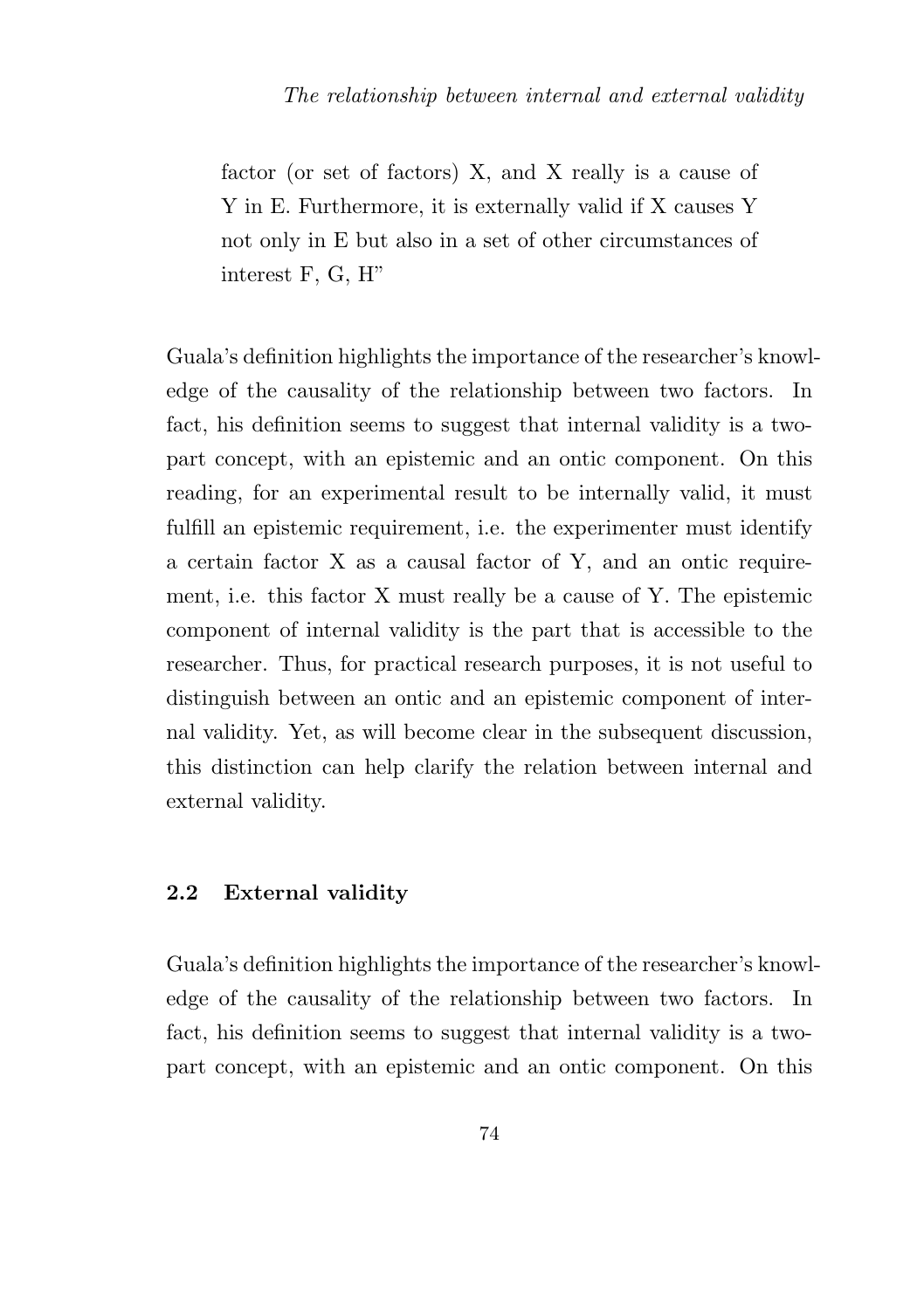reading, for an experimental result to be internally valid, it must fulfill an epistemic requirement, i.e. the experimenter must identify a certain factor X as a causal factor of Y, and an ontic requirement, i.e. this factor X must really be a cause of Y. The epistemic component of internal validity is the part that is accessible to the researcher. Thus, for practical research purposes, it is not useful to distinguish between an ontic and an epistemic component of internal validity. Yet, as will become clear in the subsequent discussion, this distinction can help clarify the relation between internal and external validity.

Broad external validity, on the other hand, is the transferability of a result to other contexts in general, not just to a particular "context of interest ", so-labelled by the researcher. In what follows, I will explain the two types of external validity in more detail and examine whether the epistemic/ontic distinction can be applied to them as well. This will be useful in the subsequent discussion of the relation between the two types of validity.

Narrow external validity is also sometimes referred to as "ecological validity " (see e.g. Roe and Just 2009). It refers simply to the applicability of an experimental result to another context that is of interest to the researcher. Narrow external validity can be split up into the same two components as internal validity. The ontic component concerns the question of whether the experimental result under consideration, e.g. a qualitative causal relationship, actually holds in the context of interest. The epistemic component,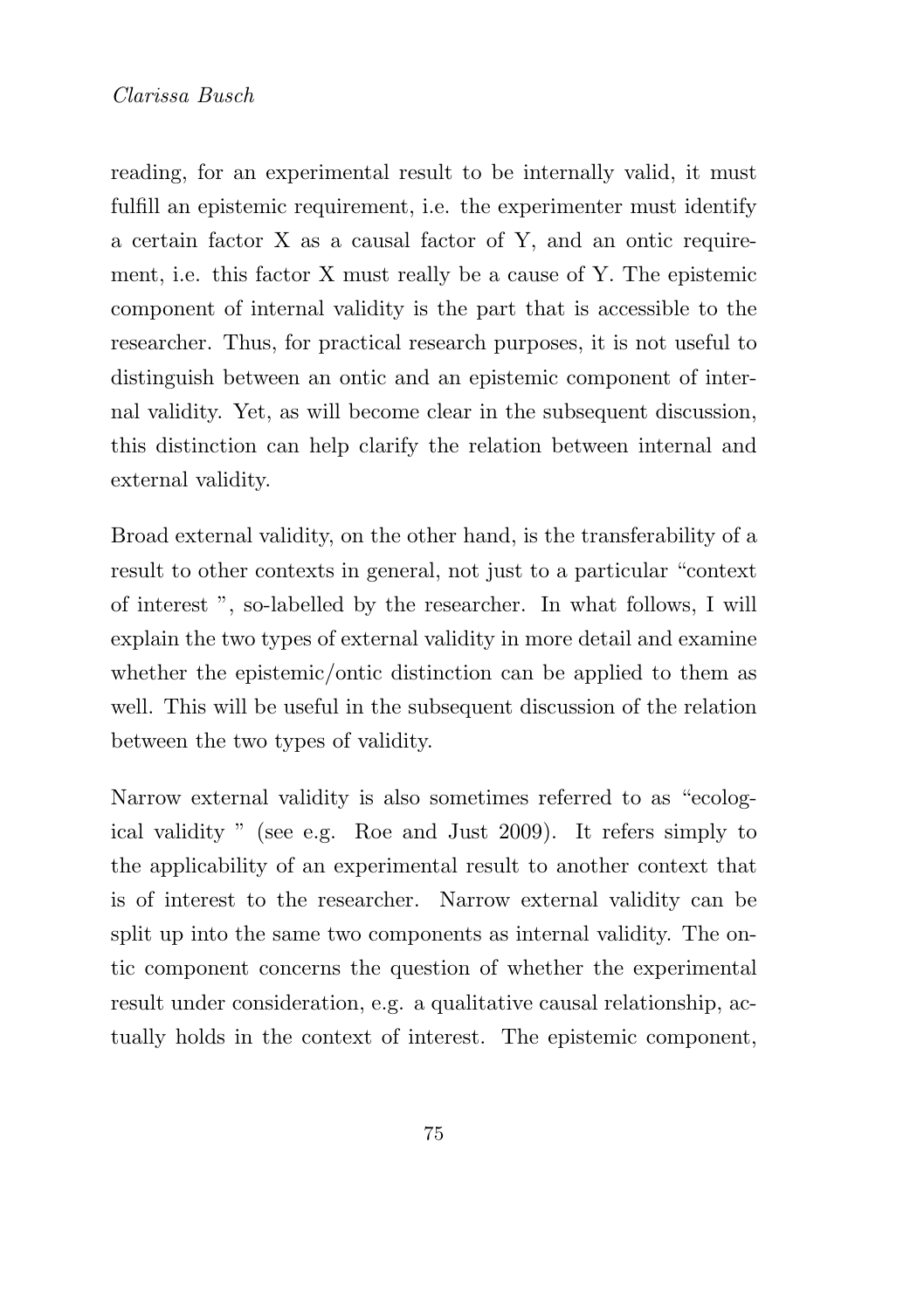in my interpretation, is then the researcher's degree of confidence that the experimental result holds in the context of interest, under the assumption that the effect the experiment identifies is, in fact, causal.

Broad external validity, on the other hand, is both a vaguer and more complex concept than narrow external validity. Broad external validity concerns the general transferability of an experimental result to any number of distinct settings. Specifically, if a result has a high degree of broad external validity, it is highly generalizable, meaning that it holds in many other contexts.<sup>1</sup> In physics, for example, some findings have high broad external validity because they are based on laws of nature, which are typically considered to apply over very broad spatio-temporal domains. In the social sciences, a high degree of broad external validity may often be more difficult to achieve.

<sup>1</sup> I use Matthewson and Weisberg's definition of "a-generality " as adapted to experiments, i.e. generality as a measure of how many [actually possible] targets the experimental result applies to. However, since I focus on narrow rather than broad external validity in what follows, I do not elaborate on this concept. For details, see Matthewson and Weisberg 2008.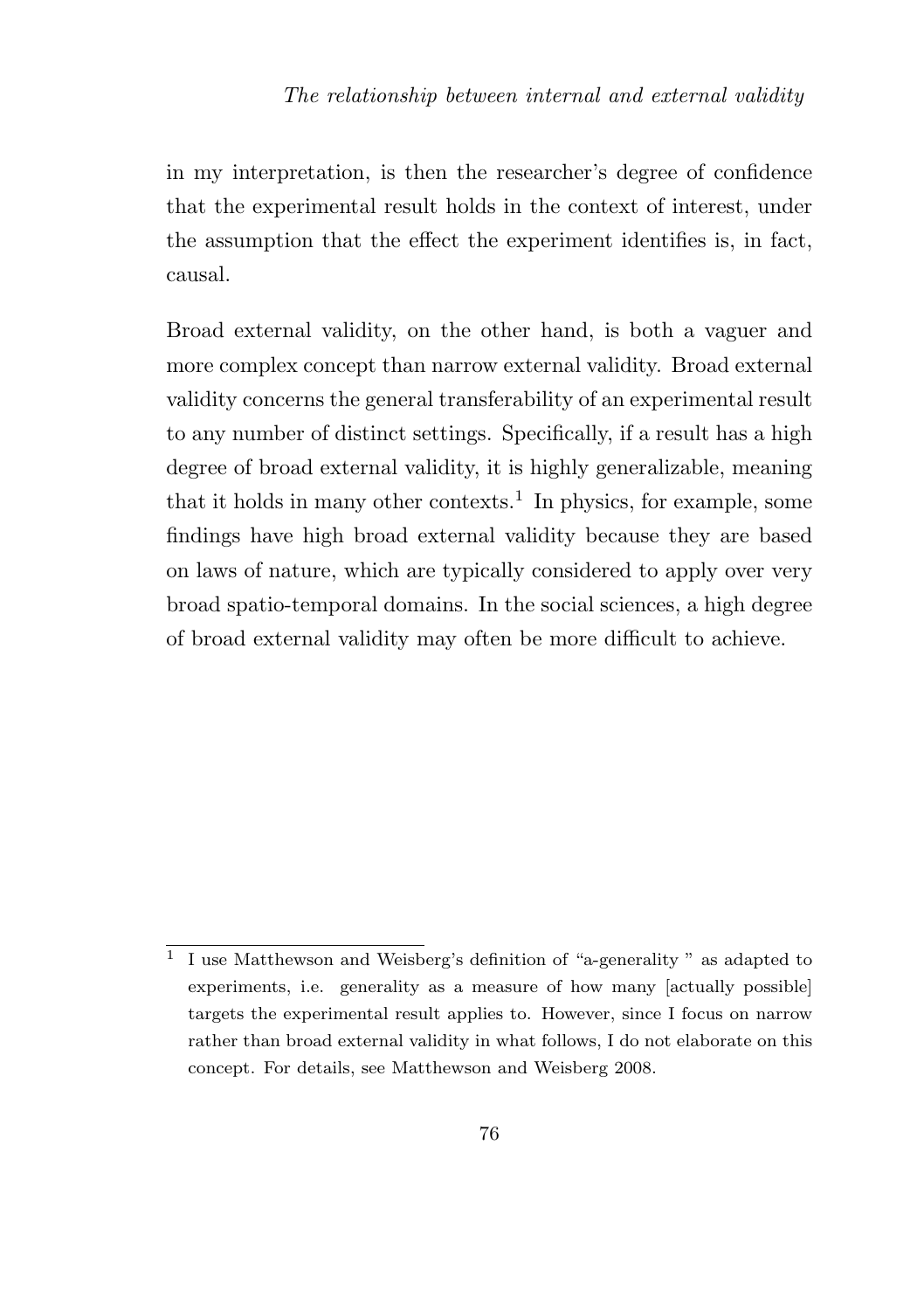# 3 The conflict

#### 3.1 The prerequisite view and the tradeoff view

Having introduced these crucial concepts, I will now sketch the two conflicting views of internal and external validity. According to Guala, "there exists a trade-off between the two dimensions of experimental validity. The stronger an experimental design is with respect to one validity issue, the weaker it is likely to be with respect to the other. " (Guala 2005, 144). Even though Guala's remarks seem somewhat tentative, the tradeoff between internal and external validity has come to be known as a "well-known methodological truism " (Cartwright 2007, 220).

Interestingly, Guala also seems to hold the other common view of the relationship between external and internal validity, which is often seen as conflicting with the tradeoff view. He writes: "Problems of internal validity are usually chronologically and epistemically antecedent to problems of external validity: it does not make much sense to ask whether a result is valid outside the experimental circumstances unless we are confident that it does therein " (Guala 2003, 1198). In other words, on this view, internal validity is (usually) understood to be a prerequisite for external validity. There is a clear tension between the tradeoff and prerequisite views. This is because if there is in fact a tradeoff between internal and external validity, while at the same time there can be no external validity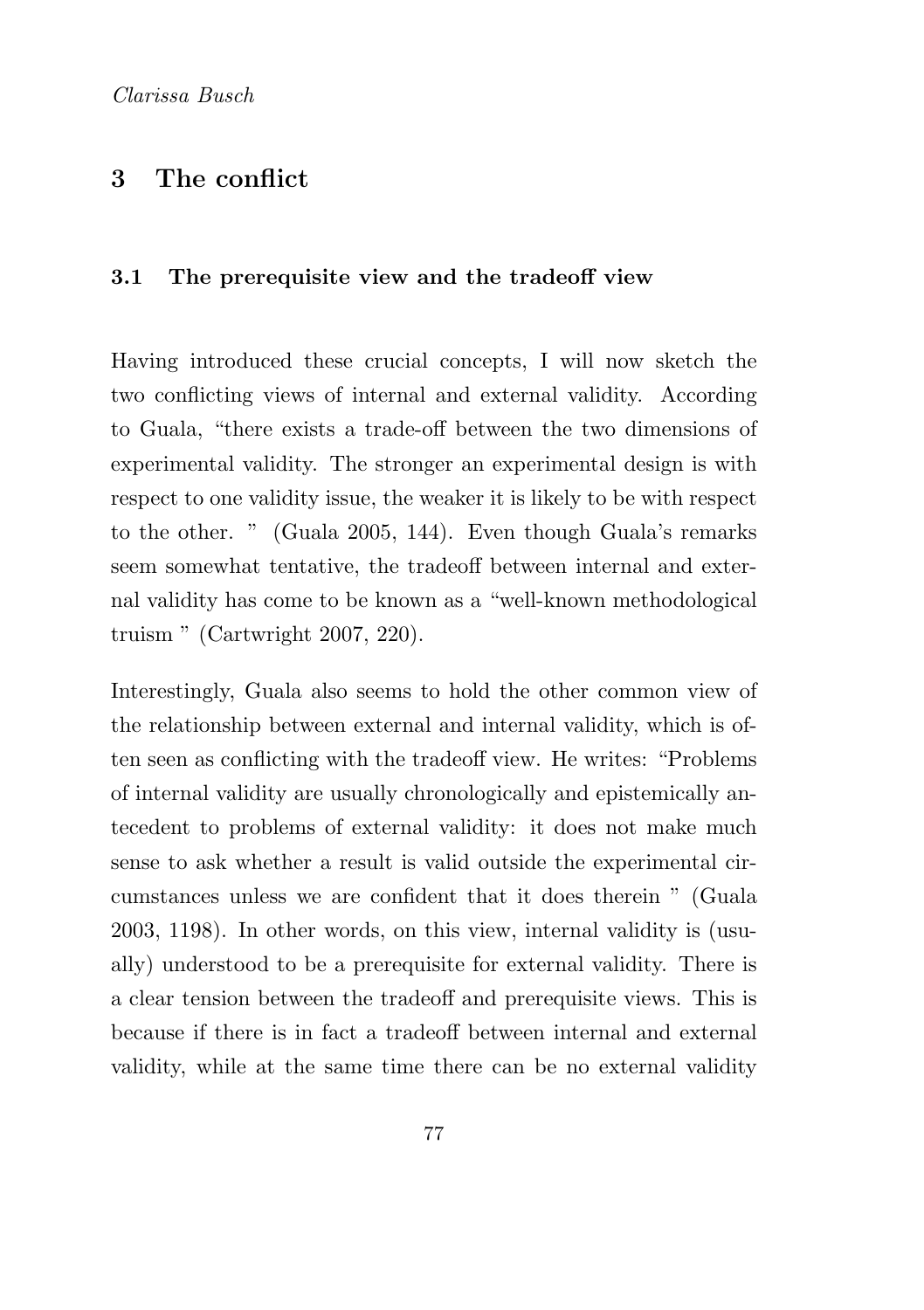without internal validity, then both relationships cannot be true in all cases. It could be the case, for example, that an experimental result must be internally valid to some degree for external validity to be achievable. But can internal validity be fulfilled "to some degree " or is it a dichotomous property? In the ensuing discussion, I hope to shed some light on the relation between these two types of validity.

While the conflict between the prerequisite and tradeoff views has been documented in the literature (see e.g. Persson and Wallin 2015 and Jimenez-Buedo and Miller 2010), there have been few attempts to resolve it.

#### 3.2 Dropping the tradeoff

Jimenez-Buedo and Miller (from here on JM) make one such attempt, wherein they argue that the two views cannot be supported simultaneously and conclude that the tradeoff view should be abandoned. Their argument proceeds as follows:

The tradeoff view has two implications at least one of which must hold true if there actually is a tradeoff between external and internal validity. Specifically, if there is a tradeoff relationship, then it must be the case that either

(1) a given experimental setting can be altered such that the results of the experiment become more internally valid at the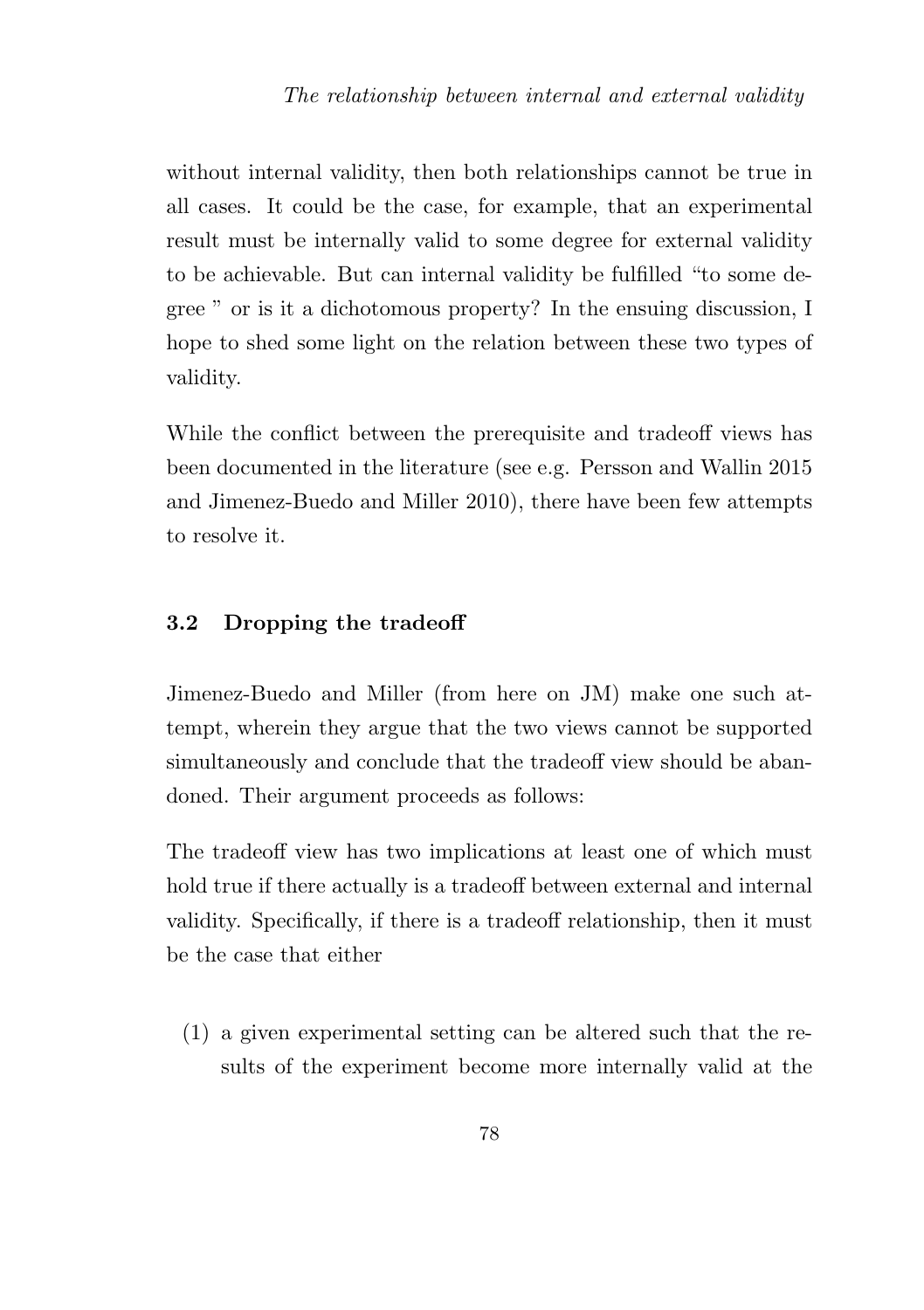expense of external validity or

(2) it can be altered such that the results gain external validity at the expense of internal validity.

JM then proceed to examine the logical implications of the prerequisite view: If internal validity is a prerequisite to external validity, then

- (3) it is impossible to change an experimental design to both increase external validity and decrease internal validity, and
- (4) an increase in internal validity should either increase external validity or leave it unchanged.

Both (3) and (4) are necessarily true if internal validity is indeed a prerequisite for external validity. However, clearly, it cannot be the case that an increase in internal validity entails both

(1) a decrease in external validity and (4) no decrease in external validity. And it cannot be the case that an increase in external validity entails both

(2) a decrease in internal validity and (3) an increase in internal validity.

However, for both the prerequisite and the tradeoff view to be true simultaneously, both (3) and (4) must be true and one of (1) and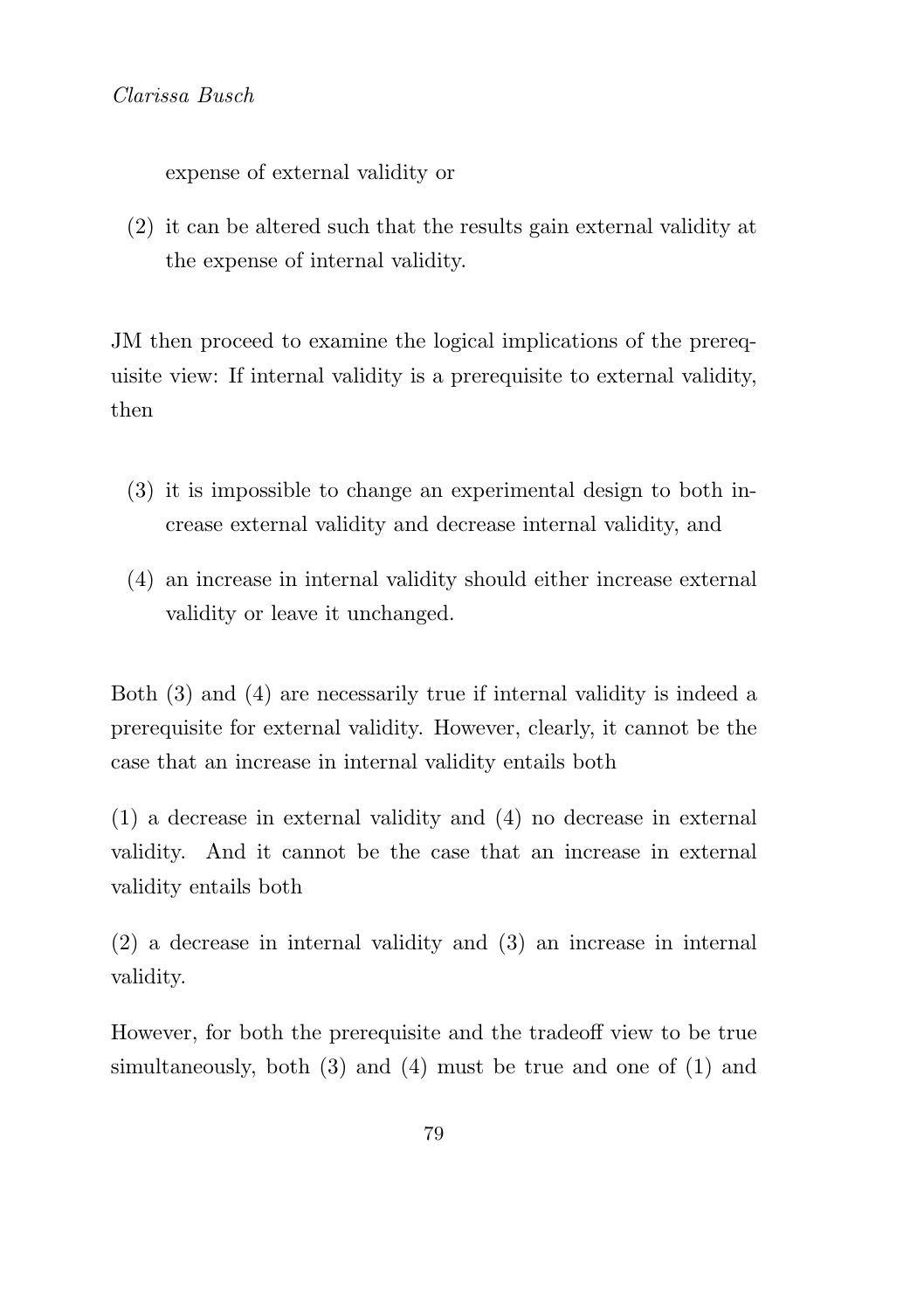(2) must be true. This means that holding both views to be true inevitably leads to a contradiction, either between (1) and (4) or between (2) and (3). JM thus conclude that the prerequisite view and the tradeoff view cannot be held simultaneously and that researchers might simply be mistaking the difficulty of making predictions about real-world phenomena based on experimental results for a tradeoff between internal and external validity.<sup>2</sup>

# 4 The resolution

#### 4.1 Reinterpreting the tradeoff

Since the tradeoff view is nevertheless ubiquitous in the literature on internal and external validity, I propose a different approach to resolving the tension between the tradeoff and prerequisite views. The intuition leading to my approach stems from a question JM pose: "Is internal validity a quality that an experiment either has or not, or can experiments be more or less internally valid? " (p.7).

The tradeoff view implicitly presupposes that internal and external validity come in degrees. This is because even though there could be a tradeoff relation between the two if they took on binary values, this would mean that researchers would have to opt for one of the

<sup>2</sup> What JM describe seems to be a relationship of simple attenuation according to Matthewson and Weisberg's taxonomy of tradeoffs. For details, see Matthewson and Weisberg 2008.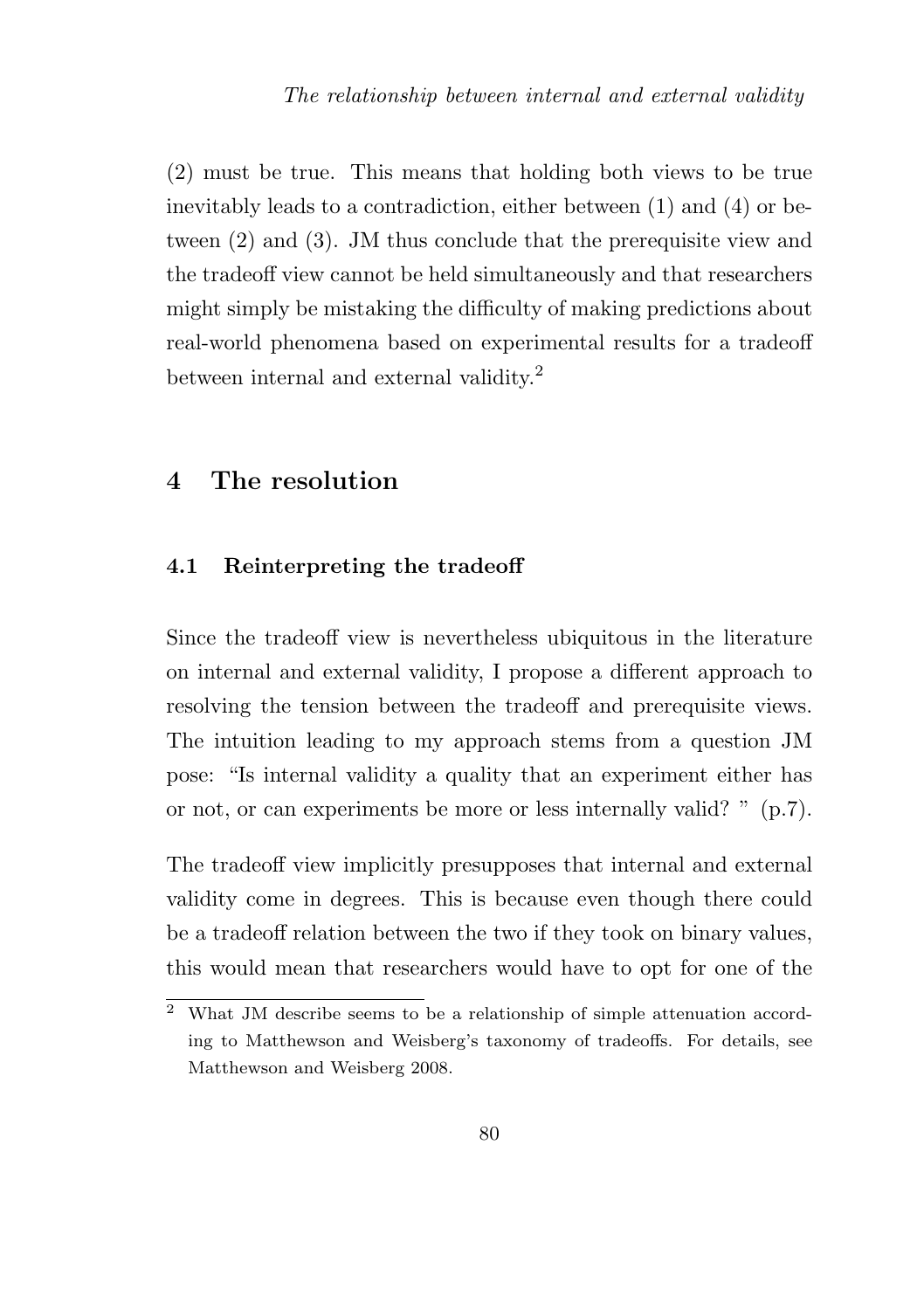two, completely sacrificing the other, which does not seem to align with the kind of options practitioners face. In the prerequisite view, on the other hand, internal validity might well be a binary concept. If internal validity must be given in order for external validity to be possible, it may well be the case that an experiment either is or is not internally valid. Thus, the question of whether internal validity is scalar or dichotomous promises to illuminate the relation between internal and external validity.

To help resolve this tension, consider again Guala's definition of the two validity concepts and the distinction introduced above. Given the distinction between ontic and epistemic internal validity, it becomes clear that internal validity may in fact be part dichotomous and part scalar. This would mean that there is no genuine conflict between the tradeoff and prerequisite views. To see this, consider whether ontic and epistemic internal and narrow external validity are dichotomous or scalar properties. Ontic internal validity is a dichotomous property. It either is or isn't the case that there is a causal relationship between two variables. On the other hand, the fulfillment of the epistemic condition of internal validity is a matter of degree, specifically degrees of belief or credences. To make this claim more plausible, consider the definition of internal validity. The epistemic condition is fulfilled if "the experimenter attributes the production of an effect Y to a factor X. " What does it mean for the experimenter to "attribute " an effect to a particular cause? To attribute the effect Y to a given cause X, the experimenter must be confident that X is the cause of Y. Confidence is a matter of degree.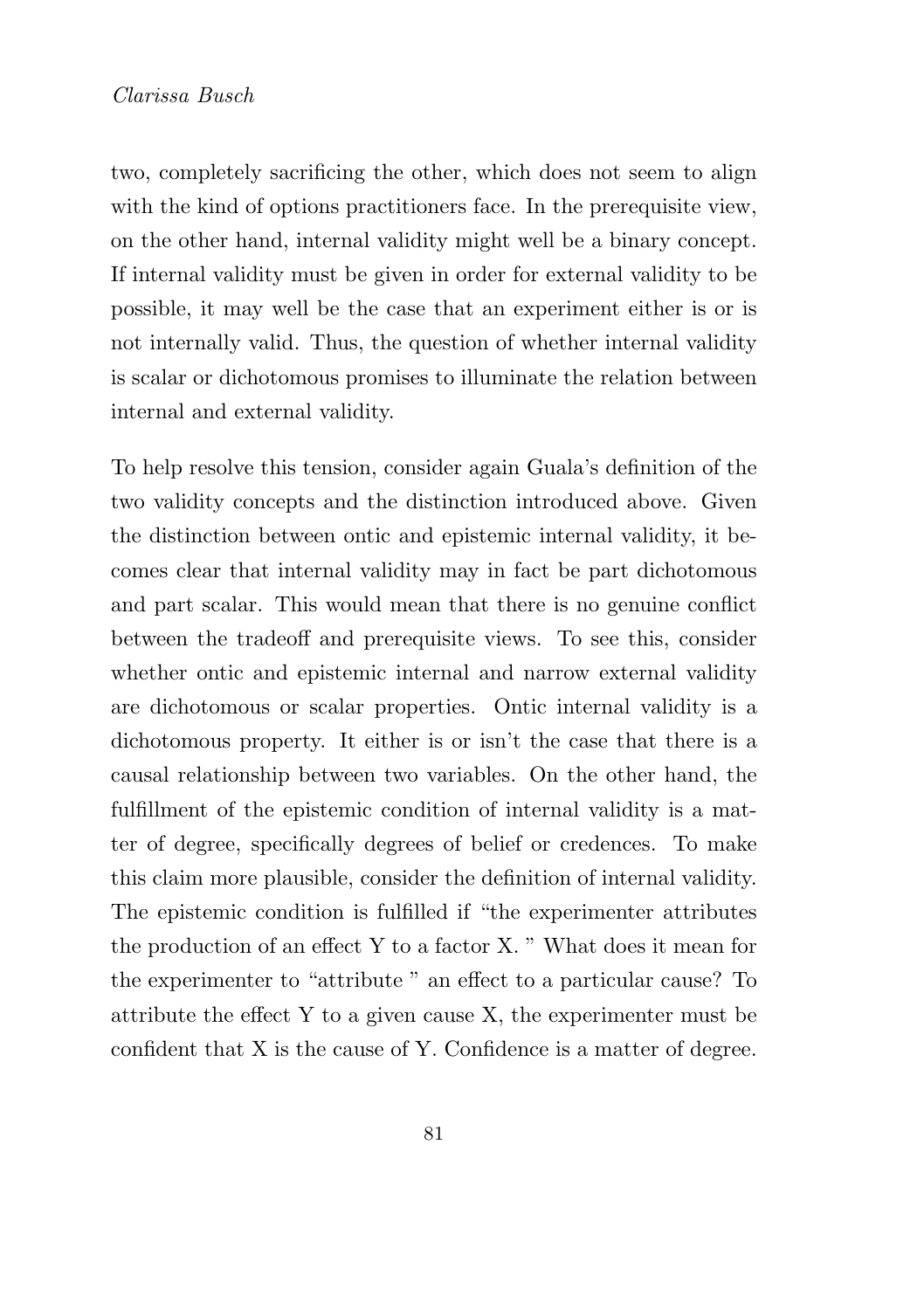The experimenter can be more or less confident in the validity of the causal inference, i.e. her degree of belief in the validity of the inference can be high or low. Thus, epistemic internal validity seems best understood as a scalar property.

Unlike in the case of internal validity, the ontic component of narrow external validity is not necessarily dichotomous. Rather, it could be the case that factor X is causally relevant for the production of Y both in the experimental context and in the context of interest but that its impact differs in magnitude in the two contexts. Ontic narrow external validity is thus a scalar property. Epistemic narrow external validity is also a scalar property, since it is measured in terms of degrees of confidence. Similarly, broad external validity is determined by scalar properties, such as to how many other contexts a result can be generalized and to what degree the result is similar to the result in the target setting of interest. Thus, broad external validity also seems to be a scalar property.

These answers to JM's question suggest that the tradeoff and prerequisite views might be reframed. If the tradeoff view implies that internal and external validity are measured in degrees, then perhaps this view refers only to the epistemic clause of the internal and narrow external validity definition. In other words, the researcher cannot design her experiment in a way that allows her to be highly confident about both the internal and the external validity of her results.

The prerequisite view, on the other hand, implies that internal va-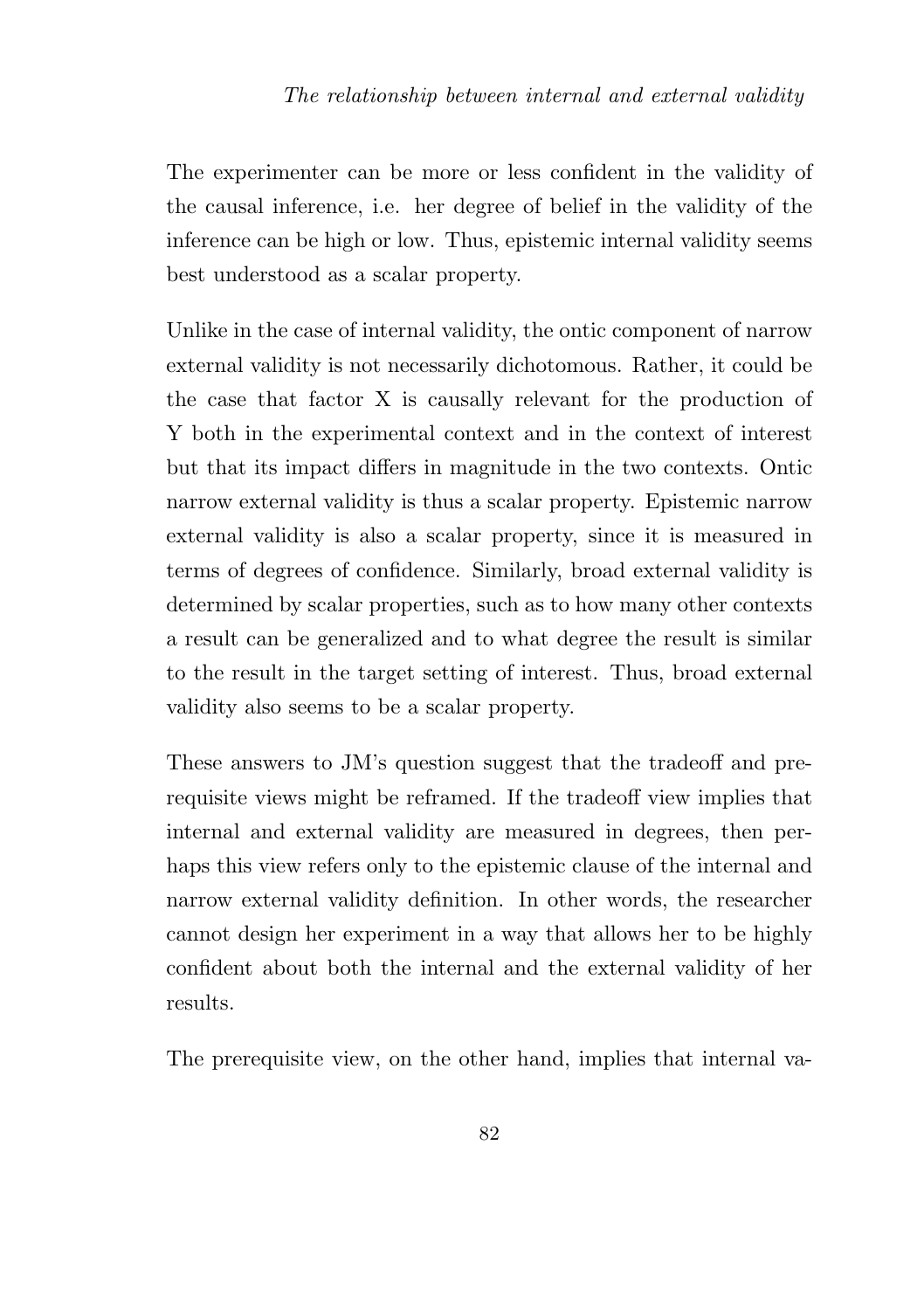lidity could be a dichotomous concept. This suggests that the prerequisite view might be compatible with the ontic components of internal and external validity. These components however, focus on a different set of issues. They ask whether there really is a causal relation between the variables under consideration and whether that same causal relation also holds in the context of interest.

This reinterpretation of the tradeoff can resolve the debate about the relationship between internal and external validity because it makes the tradeoff and prerequisite views compatible: It is entirely possible for the epistemic components of internal and narrow external validity to be in a tradeoff relation while the ontic components of internal and narrow external validity are in a prerequisite relation. On this interpretation, researchers face a tradeoff between epistemic access to the narrow external validity of a result and epistemic access to the internal validity of a result. This means that the more they change their design to gain confidence that the observed relation between the experimental variables is actually causal, the more difficult it becomes to extrapolate that result to another context under the (thus not easily verifiable) assumption that it holds in the experimental context.

At the same time, ontic internal validity must be fulfilled (whether the researcher knows it or not) for ontic external validity to be possible. In other words, the relationship between the variables in the experimental context must be causal for the result to be applicable to the context of interest.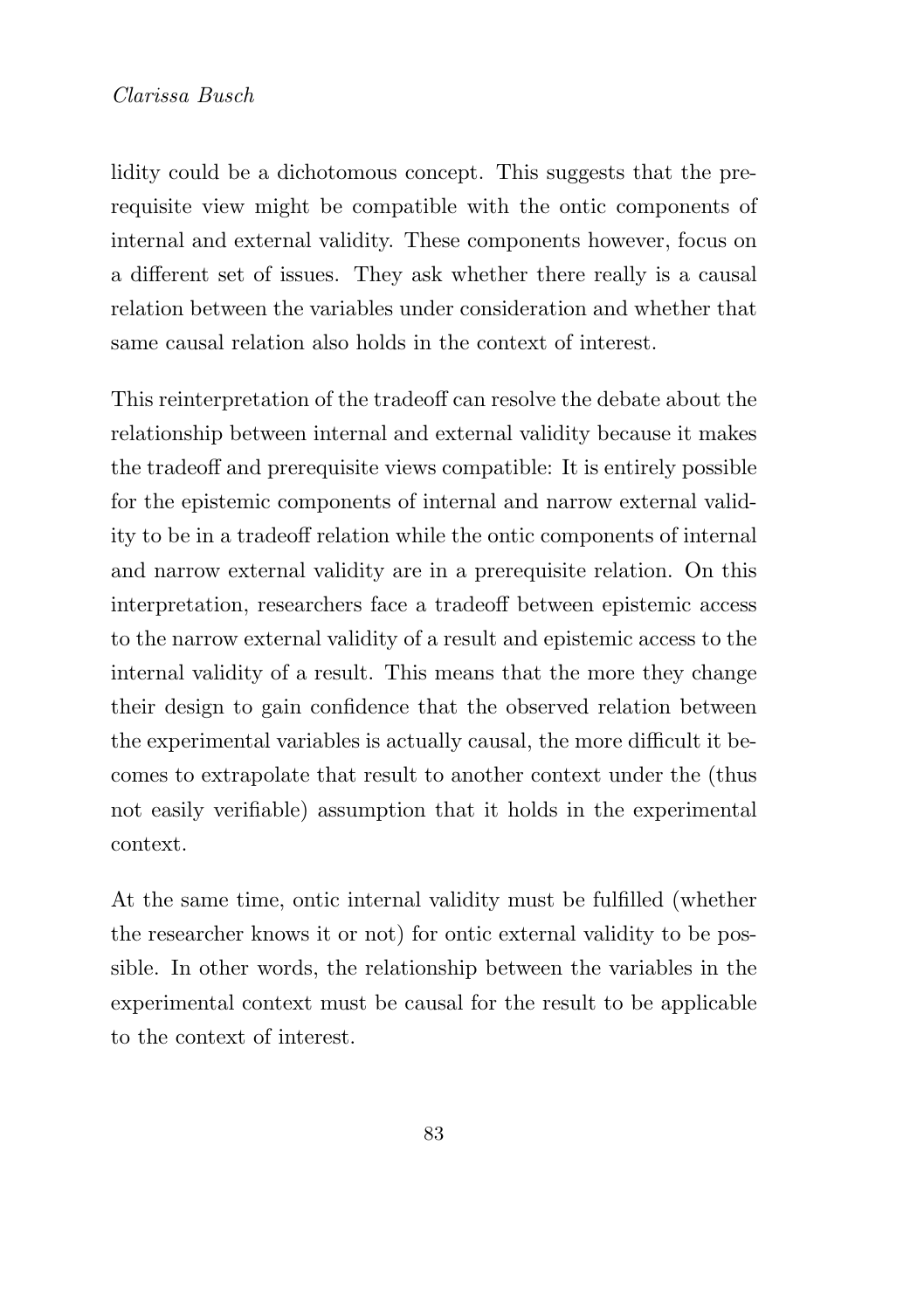To illustrate this reading of the tradeoff, I will apply it to a classic instance of the validity tradeoff, to wit, the tradeoff researchers face when choosing a research design.

# 4.2 The epistemic tradeoff in "Tradeoffs between Experiments, Field Experiments, Natural Experiments and Field Data"

In their 2009 paper "Internal and External Validity in Economics Research: Tradeoffs between Experiments, Field Experiments, Natural Experiments and Field Data, " Brian Roe and David Just describe the tradeoff between different kinds of study designs. They differentiate between four types of studies and order them along a spectrum according to the "degree of verifiable exogenous variation within the economic context that produces the data " (p. 4). According to them, observational studies have the lowest internal and highest external validity, followed by natural experiments, which have higher internal validity but somewhat lower external validity. Field experiments have still higher internal validity because they allow for manipulation by the researcher, which also further decreases external validity. Laboratory experiments have very high internal validity but are weak as far as external validity is concerned. There is thus a tradeoff between external and internal validity when choosing between these four types of designs.

The tradeoff they describe can be explained in terms of the tradeoff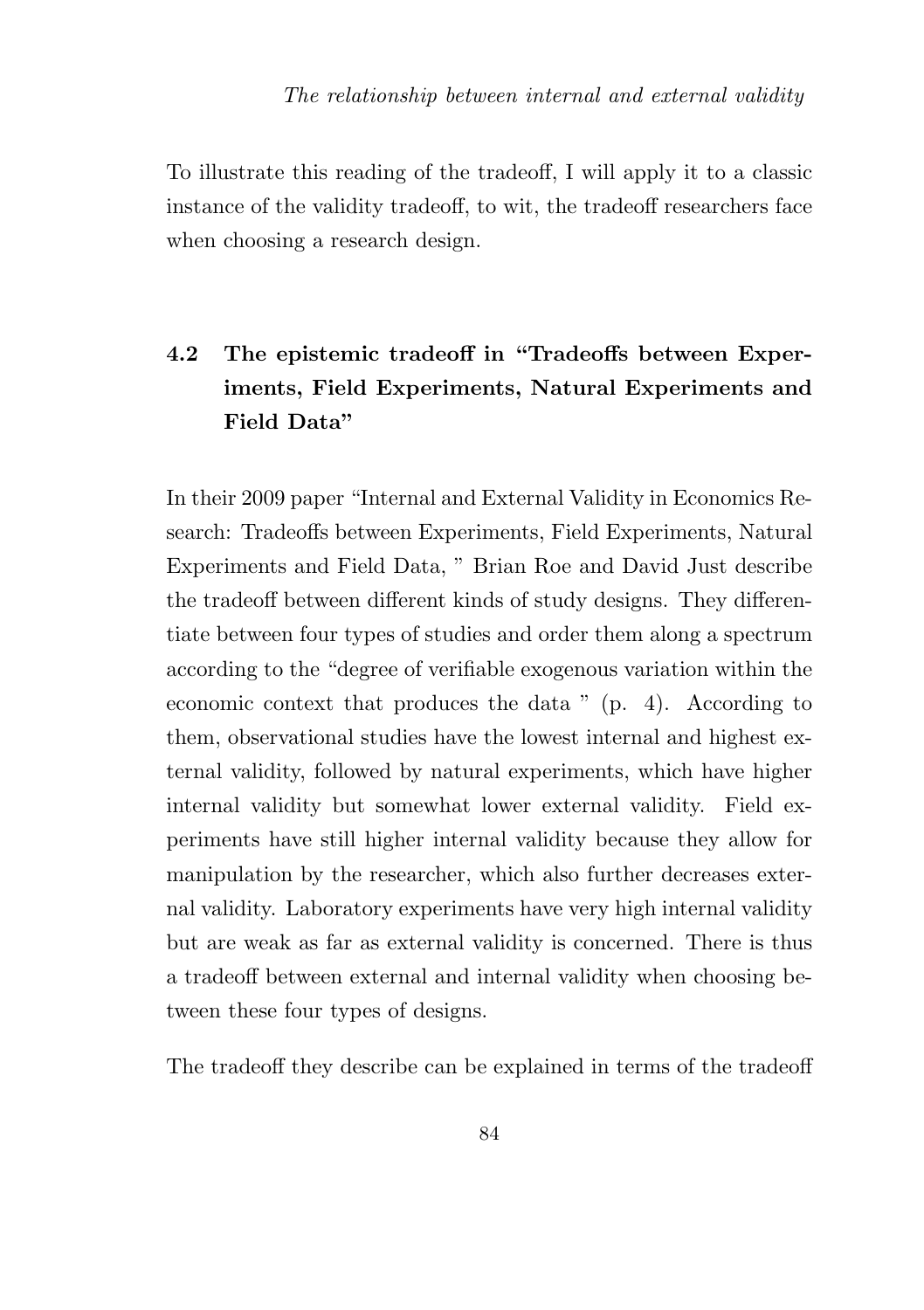between the epistemic components of internal and external validity.

In order to obtain a high degree of narrow external validity, a study must be set in a context that is as similar as possible (if not identical) to the context of interest. If it is set in the context of interest, narrow external validity is trivially fulfilled. This is the case in observational studies, where the researcher observes the very subjects she is interested in. On the other hand, internal validity is difficult to establish in observational studies. While the ontic component of internal validity may be fulfilled in such studies, i.e. the observed effect really is caused by the under investigation, the epistemic component cannot be fulfilled as it is difficult to establish causality in an observational study.

At the other end of Roe and Just's spectrum are laboratory experiments. There, the study context is necessarily different from the context of interest. Lab experiments in economics are often conducted to draw conclusions about real-world settings. The context of interest is part of the real world, whereas the study is set in a laboratory. That means narrow external validity is not automatically fulfilled but needs to be established. While it might be the case that the observed effect holds in the context of interest, it is difficult to know for sure that this is the case. In other words, the ontic component of narrow external validity may be fulfilled but the epistemic component is difficult to fulfill in a lab experiment. On the other hand, since the researcher has full control over the laboratory setting, internal validity in lab experiments is high. More precisely, the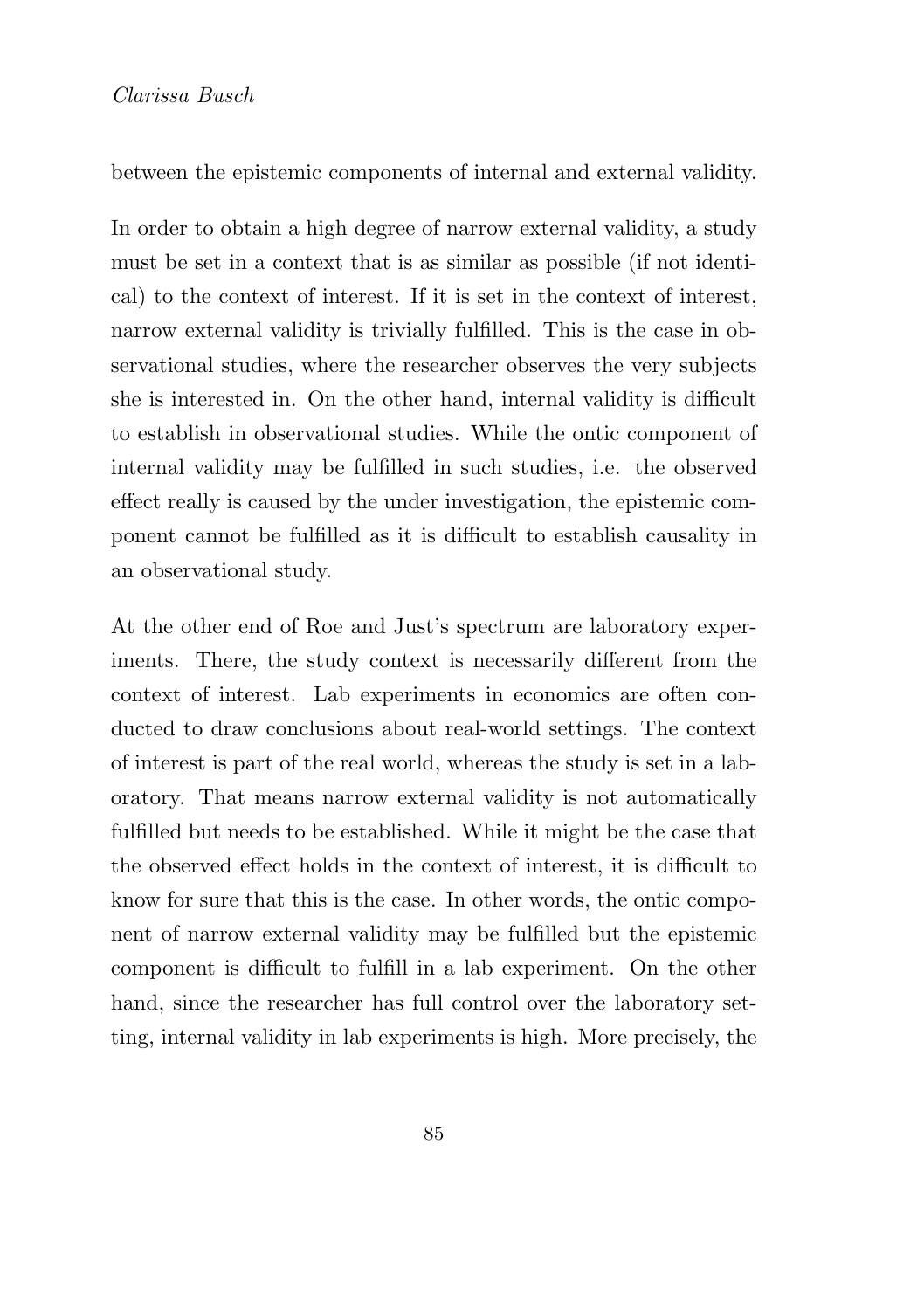researcher can manipulate the experimental setup to gain epistemic access to the internal validity of the result. The epistemic component of internal validity is thus easily fulfilled in lab experiments. Overall, while the internal validity of the results of laboratory experiments is highly epistemically accessible to the researcher, the narrow external validity of the results is not and must be argued for using additional information beyond the study's findings.

On Roe and Just's validity spectrum, field experiments and natural experiments are located between lab experiments and observational studies. Field experiments are closest to lab experiments as far as validity is concerned. They are fairly strong on internal validity. Because the researcher can manipulate the experimental setup to some degree, she gains epistemic access to the internal validity of the results. At the same time, this very manipulation also limits the researcher's epistemic access to the narrow external validity of the results. So while the epistemic component of narrow external validity can be fulfilled to some extent because the experiment is conducted within the context of interest, it cannot be completely fulfilled because the researcher manipulates that context to conduct the experiment, thereby making the experimental context potentially relevantly dissimilar from the (non-manipulated) context of interest.

Natural experiments are closer to observational studies as far as validity is concerned. This is because they are set within the context of interest and involve no manipulation of the experimental context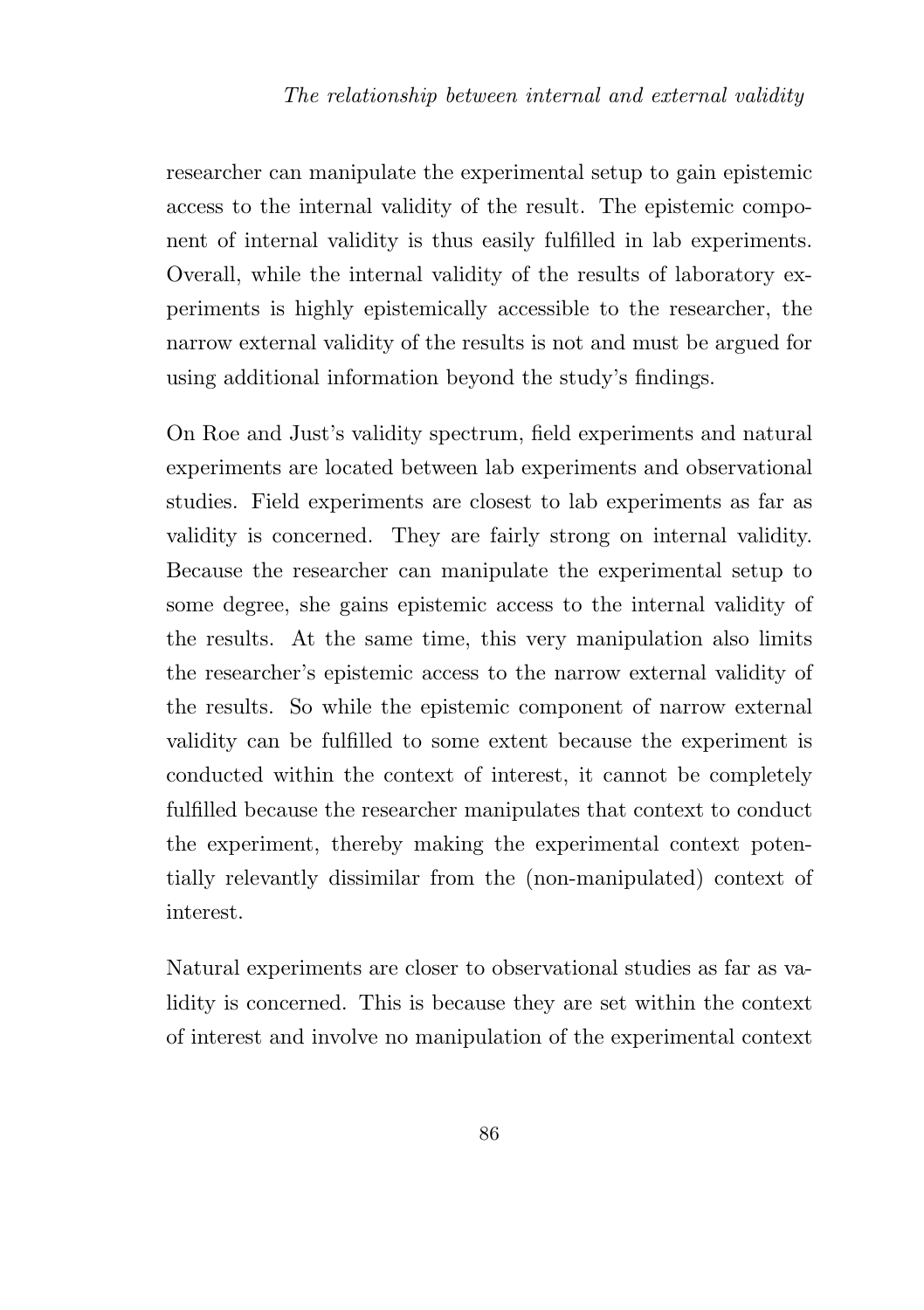on the part of the researcher. This means that the researcher has high epistemic access to the narrow external validity of her results, i.e. she can be fairly confident that the observed effect holds in the context of interest. On the other hand, due to the lack of manipulability, the researcher also cannot be fully confident that the observed effect is really causal. The epistemic component of internal validity is thus not so easily fulfilled.

As the preceding description of the validity tradeoff between different types of studies suggests, the epistemic interpretation of the tradeoff between internal and external validity is applicable to this classic instance of the tradeoff.

# 5 Conclusion

My aim was to clarify the relationship between the internal and external validity of experimental results. In doing so, I first examined the concepts of internal and external validity in detail. From this analysis I concluded that internal validity and narrow external validity might be two-part concepts, each comprising an epistemic and an ontic component. This distinction, proves helpful in illuminating the relationship between the two types of validity. It inspired my reinterpretation of the tradeoff and prerequisite views as referring to different sub-concepts of internal and external validity. On this reading the ontic component of internal validity is a prerequisite for the ontic component of external validity, while at the same time,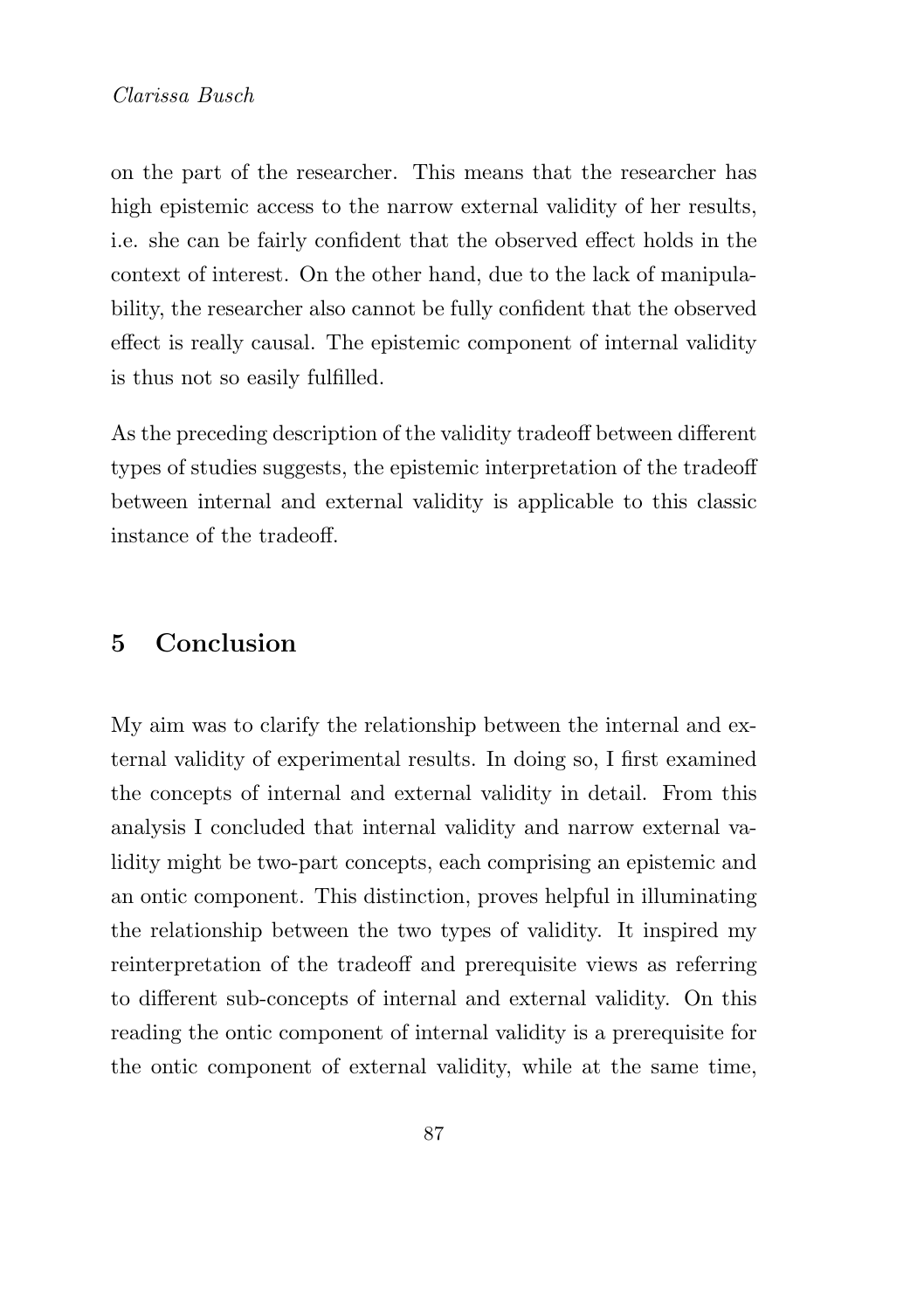researchers face a tradeoff between the epistemic components of internal and external validity. What the researcher is trading off is not internal validity simpliciter, but rather the degree of confidence with which she can attribute the observed effect to the experimental treatment.

As I have pointed out, the distinction between the epistemic and ontic components of internal and external validity by itself is uninteresting to the researcher. What matters in practice is merely what knowledge the researcher can obtain regarding her results' internal and external validity, i.e. their respective epistemic components. This, however, has an interesting implication for practitioners wondering which aspect of the relationship between internal and external validity is relevant to experimental research. The prerequisite relationship between the ontic components of internal and external validity happens "behind the scenes "; it is irrelevant for the researcher because she has little control over whether or not a causal relation actually exists. When designing an experiment, the only thing she can control is her own epistemic access to the internal and external validity of the results, and any attempt to optimize her experimental setup to gain maximal insight into the causality of the observed effect and its transferability to her context of interest will be constrained by the tradeoff. On the other hand, the fact that a causal relationship must exist in the experimental context for the results to be transferable to the context of interest places no constraint on her experimental design, since she cannot control whether or not a causal relationship exists. The relevant constraint regarding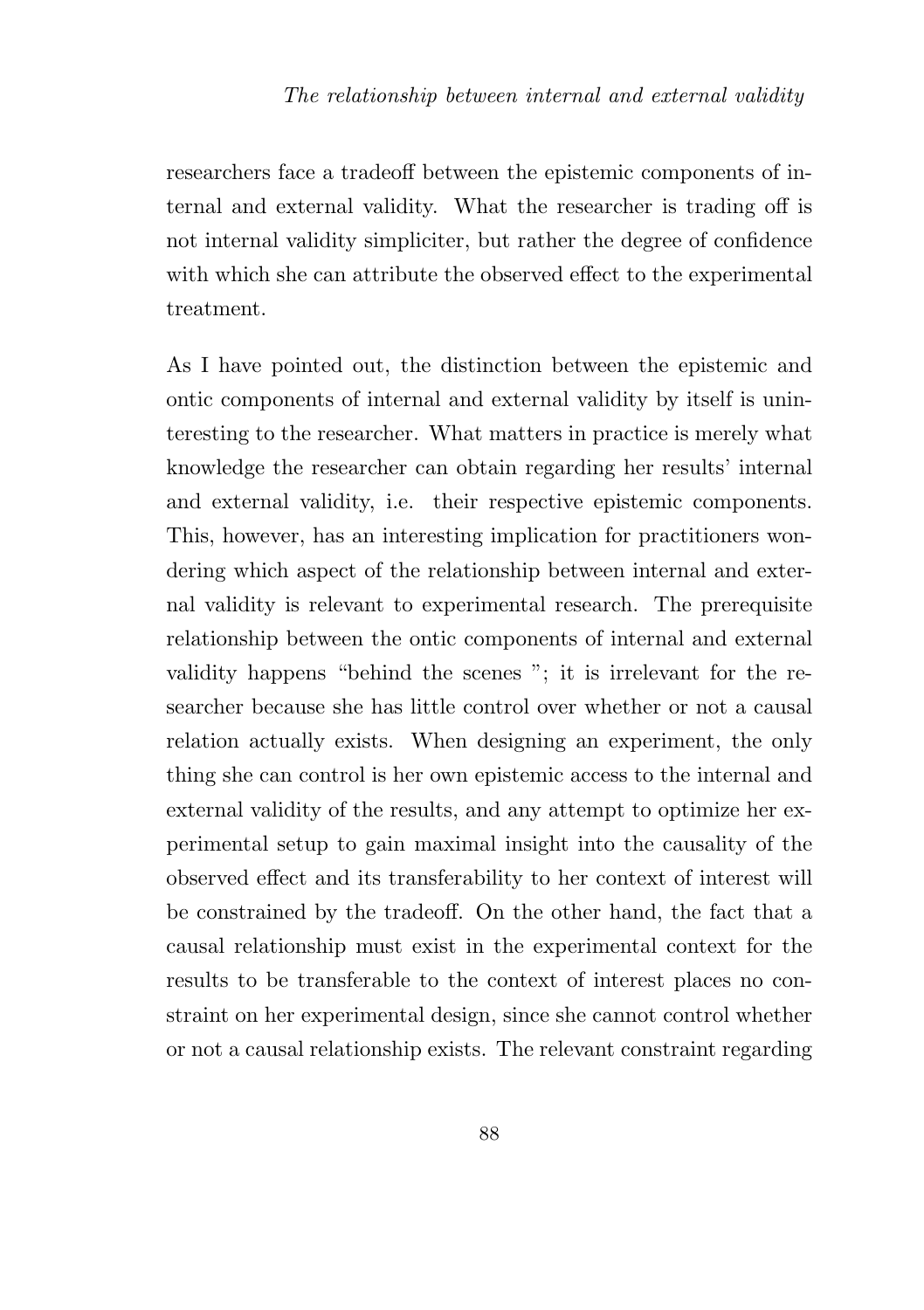the relationship between internal and external validity is therefore the validity tradeoff and not the prerequisite relation.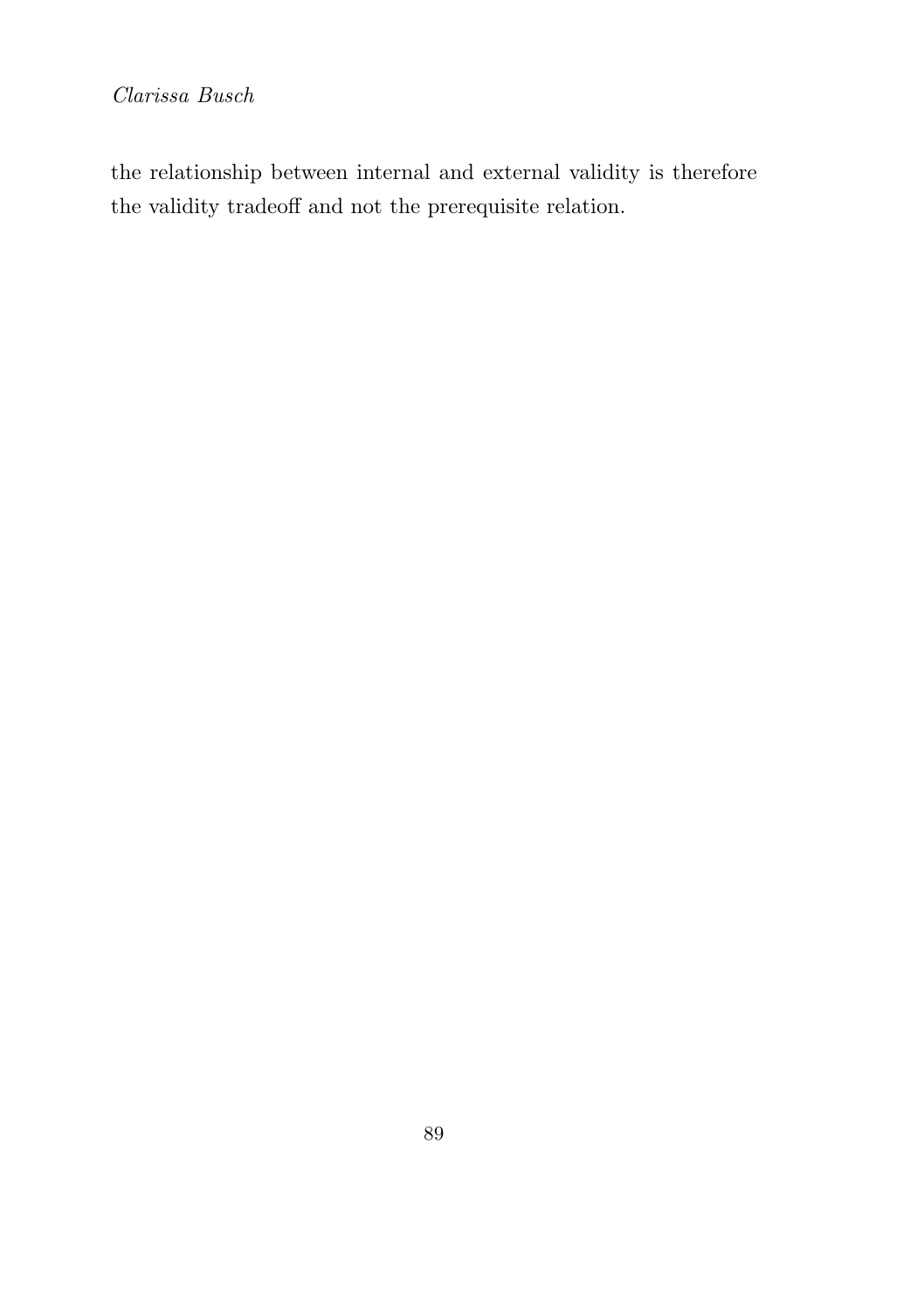## References

- [1] Guala, F., 2005. External Validity. In: The methodology of experimental economics. Cambridge University Press, pp. 141-160.
- [2] Jimenez-Buedo, M. and Miller, L.M., 2010. Why a trade-off? The relationship between the external and internal validity of experiments. Theoria. Revista de Teoría, Historia y Fundamentos de la Ciencia, 25(3), pp.301-321.
- [3] Hogarth, R.M., 2005. The challenge of representative design in psychology and economics. Journal of Economic Methodology, 12(2), pp.253-263.
- [4] Campbell, D.T., 1957. Factors relevant to the validity of experiments in social settings. Psychological bulletin, 54(4), p.297.
- [5] Guala, F., 2003. Experimental localism and external validity. Philosophy of science, 70(5), pp.1195-1205.
- [6] Persson, J. and Wallin, A., 2015. The (misconceived) distinction between internal and external validity. Against boredom: 17 essays on ignorance, values, creativity, metaphysics, decisionmaking, truth, preference, art, processes, Ramsey, ethics, rationality, validity, human ills, science, and eternal life to Nils-Eric Sahlin on the occasion of his 60th birthday, pp.187-195.
- [7] Cartwright, N., 2007. Hunting causes and using them: approaches in philosophy and economics. Cambridge University Press.